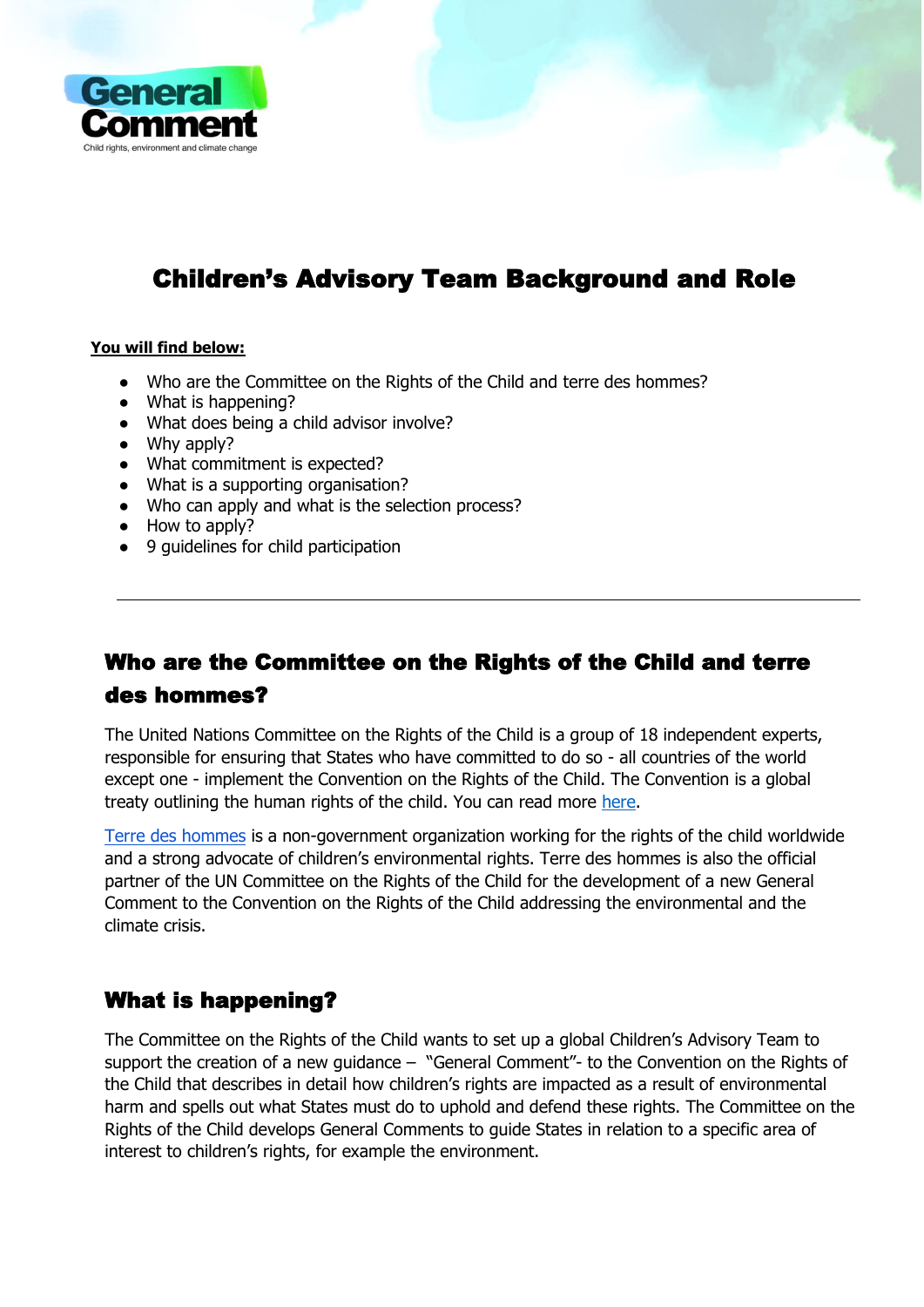To make sure the document is of a high quality and includes the perspectives, knowledge and experience of a broad range of groups, including governments, children and youth, researchers, UN organizations (e.g. UNICEF) and non-government organizations, the Committee on the Rights of the Child offers different opportunities to provide feedback on their ideas for the General Comment: [online questionnaires, thematic and regional meetings](https://childrightsenvironment.org/consultation/) and so on. The Children's Advisory Team – a group of 12 child advisors across different regions – will support the efforts of the Committee, alongside Terre des hommes.

# What will be the key tasks if you are a child advisor?

You will have a central role in informing the development, consultation process and follow-up to the General Comment and leading on specific tasks.

Overall, the tasks of the advisory team will fit within these key goals, to:

- make sure all children have proper opportunities to contribute to the development of the new General Comment on children's rights, the environment and climate change. This can include the development of child-friendly online questionnaires, educational material, guidance on the right types and formats for communication, exchanges and events etc.
- provide guidance on the content of the General Comment based on the feedback received from children through online questionnaires and other opportunities to send information.
- provide input and guidance on the development of a child-friendly version of the General Comment.
- help make sure the child-friendly version of the General Comment reaches many children across the world, including sharing it with children in your own networks.

Each child advisor will be asked to apply with a supporting organisation. They will have the responsibility to help and guide child advisors with all their tasks. More details on the supporting organisations are below!

Our [Child Safeguarding Policy and Procedure](https://www.tdh.de/fileadmin/user_upload/inhalte/02_wir_ueber_uns/Kindesschutz/tdh_Child-Safeguarding-Policy_web.pdf) will be applied and at the core of all our activities to make sure all children involved in the Team and its activities are safe from harm. The [safeguards](https://www.ohchr.org/EN/HRBodies/CRC/Pages/ChildParticipation.aspx)  [and procedures o](https://www.ohchr.org/EN/HRBodies/CRC/Pages/ChildParticipation.aspx)f the Committee on the Rights of the Child are taken into account, too.

# Why apply?

- You will be involved in an exciting process: the development of new standards for children's rights and the environment;
- You will be able to connect and exchange closely with other children on a global scale to develop knowledge and understanding of different challenges and good practices on children's rights, the environment and climate change;
- You will have the opportunity to bring new and creative ideas to the Team and build projects and activities;
- You will have the chance to take any existing activities and campaigns that you might be involved in at the local or national level to an international stage, representing your peers!

### What commitment is expected?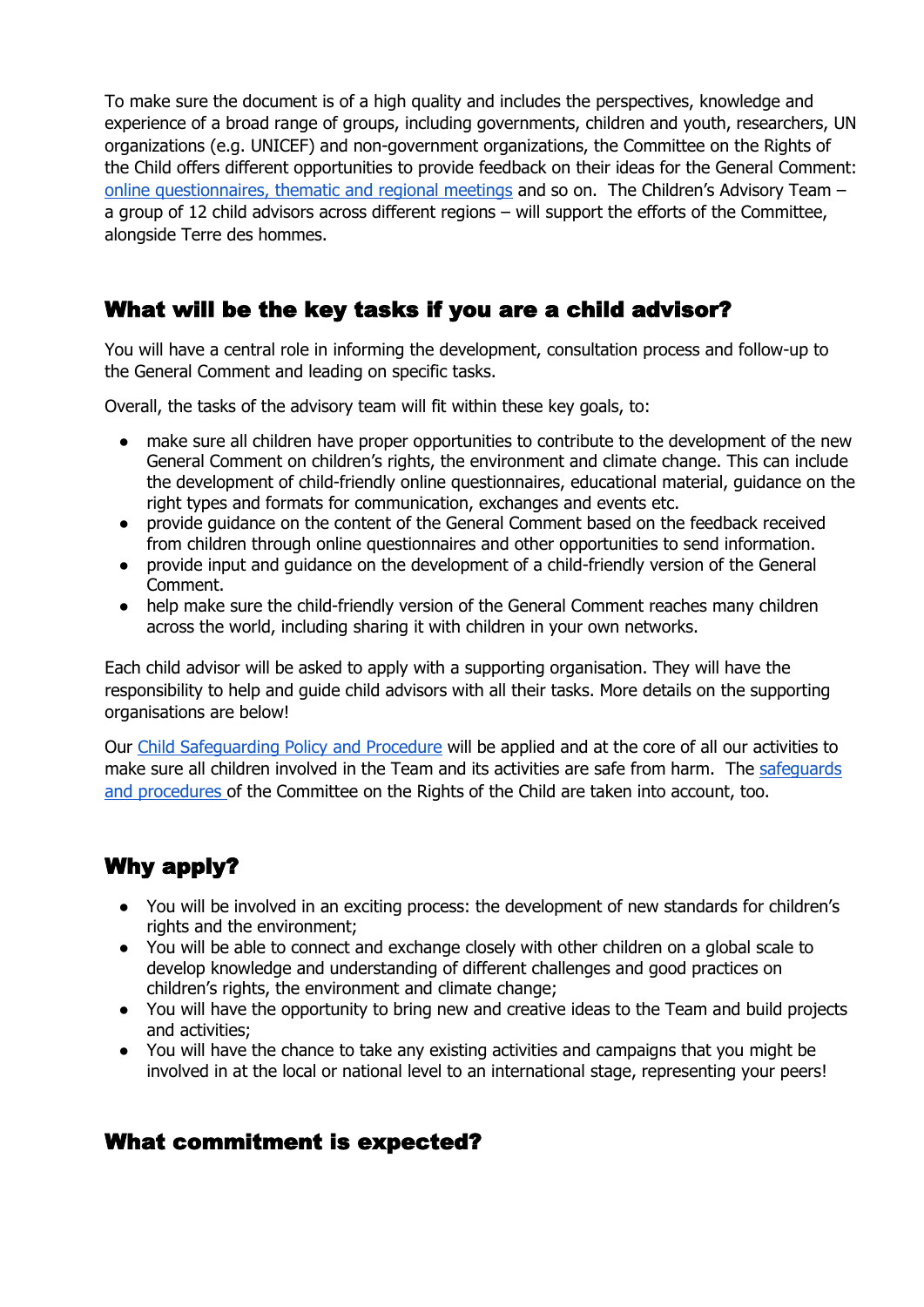We communicate with child advisors using an online platform and it is expected that everyone would check this platform weekly, to check on any updates and news. If you do not have regular access to the internet, your supporting organisation could help you with this. Terre des hommes along with the supporting organization will make sure that costs resulting from participation in the Children's Advisory Team will be covered.

We will have **online group calls around once or twice per month** which would be for one hour (we will decide as a Team when we want to have these calls!) and sometimes there might be more calls if some of the Team are busy with a certain activity! We hope for an occasion to arrange a longer (online) meeting with the Committee towards spring 2022 to discuss the first draft of the General Comment and the child-friendly version of it.

We expect that on average, the different activities might take around **5 hours per month** in total. This will be flexible and change depending on the different tasks where some might require more time.

It is likely that in-between our calls, there will be some activities as the Team agrees, such as discussing with other children in your local or national groups.

There will never be pressure to take part in activities if you wish not to or you are busy with other commitments and school. The team will start to meet in late January or early February of 2022 and then meet on a monthly basis to discuss important steps related to the General Comment. The process will end with the publication of the General Comment and its child-friendly version in February or March 2023. We would like you to stay on board for the entire period (ideally), however, we understand that there could be reasons for you to leave the team earlier than 2023. That's okay!

# What is the supporting organisation?

The supporting organisation is a member or a partner organisation of Child Rights Connect or terre des hommes and can also be a child-led organisation. We will also consider organizations that are not members or partners if they are empowering children on the themes of the General Comment. They must commit to giving support and guidance to a child advisor in fulfilling their role.

This can include having regular calls or meetings to help with activities, translating documents if needed, supporting consultations with other children in your country and being in regular contact with terre des hommes with child safeguarding as a priority.

It is essential that each child advisor has a supporting organisation because they will be the main contact in your country to help you in your role and to make sure all the activities are safe and meaningful. In the case you do not already have a supporting organization you may be matched to one.

We have developed a separate Terms of Reference for the supporting organisations, so they can learn more about this role and what is required. It can be found [here.](https://childrightsenvironment.org/wp-content/uploads/2021/12/Childrens-Advisory-Team_Supporting-Organization-Role.pdf)

### Who can apply and what is the selection process?

● Children who will **not** turn 18 years old before the end of 2022.